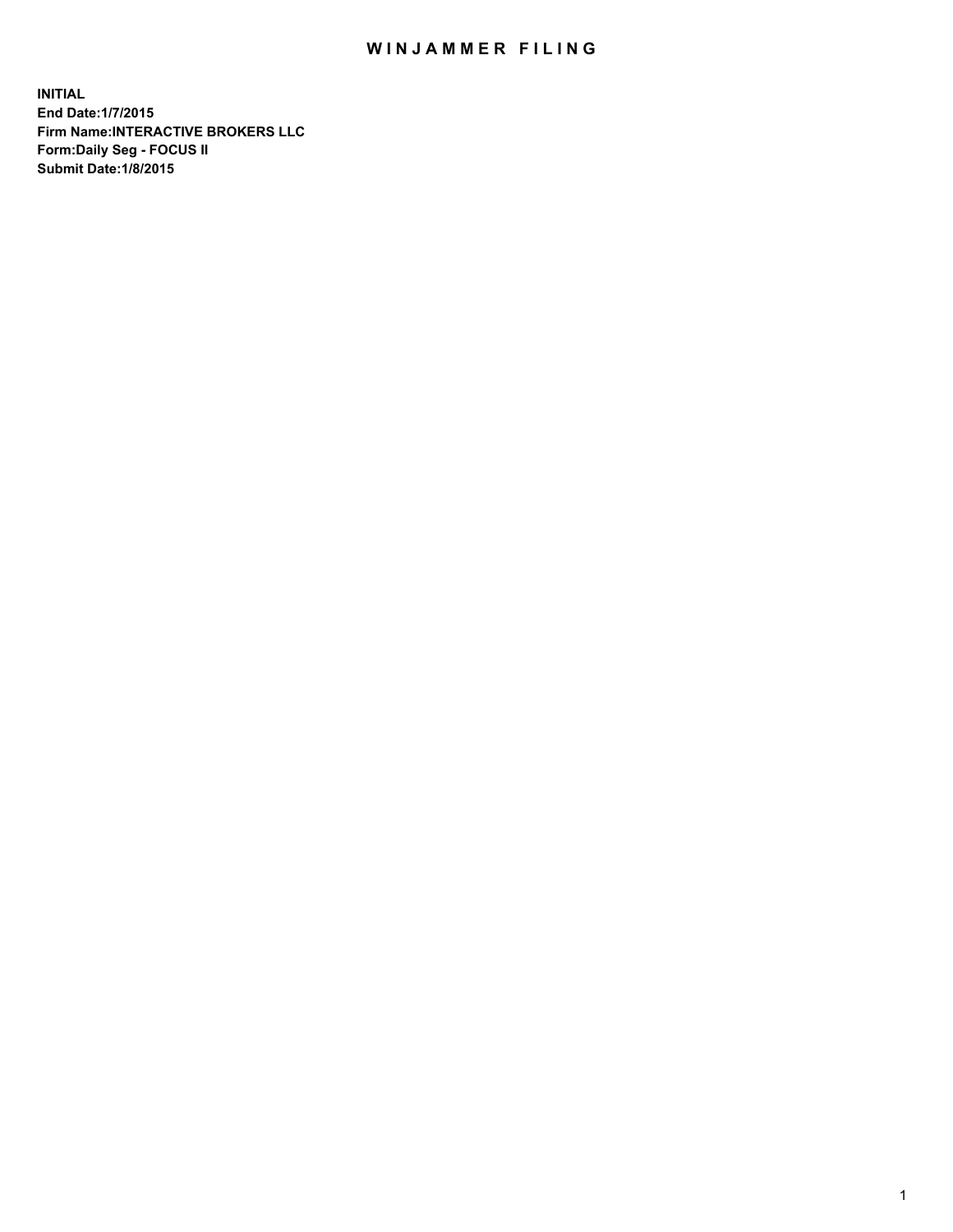## **INITIAL End Date:1/7/2015 Firm Name:INTERACTIVE BROKERS LLC Form:Daily Seg - FOCUS II Submit Date:1/8/2015 Daily Segregation - Cover Page**

| Name of Company                                                                   | <b>INTERACTIVE BROKERS LLC</b> |
|-----------------------------------------------------------------------------------|--------------------------------|
| <b>Contact Name</b>                                                               | <b>Michael Ellman</b>          |
| <b>Contact Phone Number</b>                                                       | 203-422-8926                   |
| <b>Contact Email Address</b>                                                      | mellman@interactivebrokers.co  |
|                                                                                   | $\underline{\mathbf{m}}$       |
| FCM's Customer Segregated Funds Residual Interest Target (choose one):            |                                |
| a. Minimum dollar amount: ; or                                                    | $\overline{\mathbf{0}}$        |
| b. Minimum percentage of customer segregated funds required:% ; or                | 0                              |
| c. Dollar amount range between: and; or                                           | 155,000,000 245,000,000        |
| d. Percentage range of customer segregated funds required between:% and%.         | 00                             |
| FCM's Customer Secured Amount Funds Residual Interest Target (choose one):        |                                |
| a. Minimum dollar amount: ; or                                                    | $\overline{\mathbf{0}}$        |
| b. Minimum percentage of customer secured funds required:% ; or                   | 0                              |
| c. Dollar amount range between: and; or                                           | 80,000,000 120,000,000         |
| d. Percentage range of customer secured funds required between:% and%.            | 00                             |
| FCM's Cleared Swaps Customer Collateral Residual Interest Target (choose one):    |                                |
| a. Minimum dollar amount: ; or                                                    | $\overline{\mathbf{0}}$        |
| b. Minimum percentage of cleared swaps customer collateral required:% ; or        | $\overline{\mathbf{0}}$        |
| c. Dollar amount range between: and; or                                           | 0 <sub>0</sub>                 |
| d. Percentage range of cleared swaps customer collateral required between:% and%. | 0 <sub>0</sub>                 |
|                                                                                   |                                |
| Current ANC:on                                                                    | 2,541,936,781 07-JAN-2015      |
| <b>Broker Dealer Minimum</b>                                                      | 270,567,058                    |
| Debit/Deficit - CustomersCurrent AmountGross Amount                               |                                |
| Domestic Debit/Deficit                                                            | <u>4,900,161</u>               |
| Foreign Debit/Deficit                                                             | <u>4,803,1550</u>              |
| Debit/Deficit - Non CustomersCurrent AmountGross Amount                           |                                |
| Domestic Debit/Deficit                                                            | 0 <sub>0</sub>                 |
| Foreign Debit/Deficit                                                             | 0 <sub>0</sub>                 |
| Proprietary Profit/Loss                                                           |                                |
| Domestic Profit/Loss                                                              | $\overline{\mathbf{0}}$        |
| Foreign Profit/Loss                                                               | $\underline{\mathbf{0}}$       |
| Proprietary Open Trade Equity                                                     |                                |
| Domestic OTE                                                                      | <u>0</u>                       |
| Foreign OTE                                                                       | <u>0</u>                       |
| <b>SPAN</b>                                                                       |                                |
| <b>Customer SPAN Calculation</b>                                                  | 1,104,900,636                  |
| Non-Customer SPAN Calcualation                                                    | 32,011,700                     |
| Proprietary Capital Charges                                                       | <u>0</u>                       |
| Minimum Dollar Amount Requirement                                                 | 20,000,000 [7465]              |
| Other NFA Dollar Amount Requirement                                               | 21,753,209 [7475]              |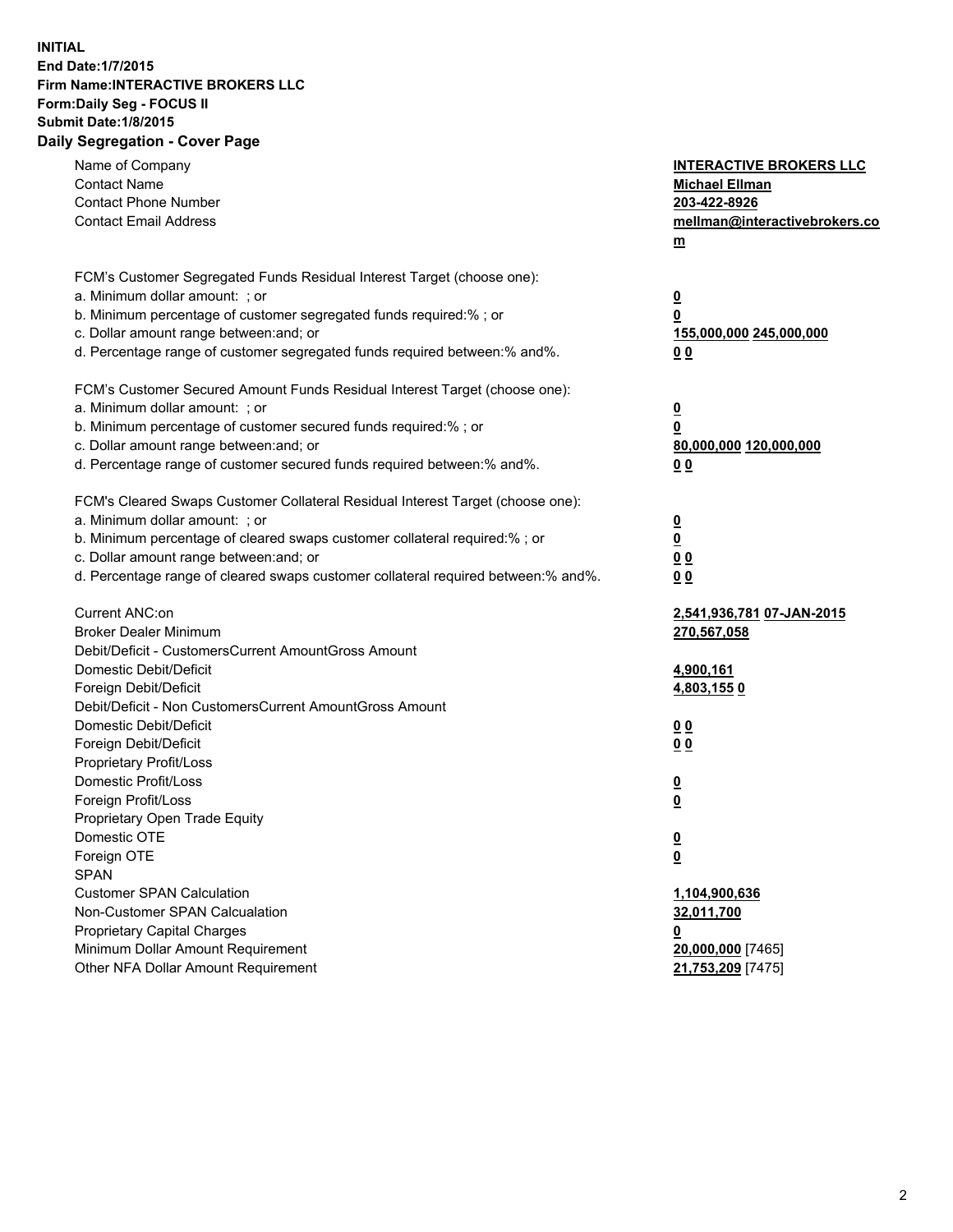## **INITIAL End Date:1/7/2015 Firm Name:INTERACTIVE BROKERS LLC Form:Daily Seg - FOCUS II Submit Date:1/8/2015 Daily Segregation - Secured Amounts**

|     | Foreign Futures and Foreign Options Secured Amounts                                         |                                  |
|-----|---------------------------------------------------------------------------------------------|----------------------------------|
|     | Amount required to be set aside pursuant to law, rule or regulation of a foreign            | $0$ [7305]                       |
|     | government or a rule of a self-regulatory organization authorized thereunder                |                                  |
| 1.  | Net ledger balance - Foreign Futures and Foreign Option Trading - All Customers             |                                  |
|     | A. Cash                                                                                     | 378,472,335 [7315]               |
|     | B. Securities (at market)                                                                   | $0$ [7317]                       |
| 2.  | Net unrealized profit (loss) in open futures contracts traded on a foreign board of trade   | 5,579,985 [7325]                 |
| 3.  | Exchange traded options                                                                     |                                  |
|     | a. Market value of open option contracts purchased on a foreign board of trade              | 158,615 [7335]                   |
|     | b. Market value of open contracts granted (sold) on a foreign board of trade                | <u>-45,406</u> [7337]            |
| 4.  | Net equity (deficit) (add lines 1.2. and 3.)                                                | 384,165,529 [7345]               |
| 5.  | Account liquidating to a deficit and account with a debit balances - gross amount           | 4,803,155 [7351]                 |
|     | Less: amount offset by customer owned securities                                            | 0 [7352] 4,803,155 [7354]        |
| 6.  | Amount required to be set aside as the secured amount - Net Liquidating Equity              | 388,968,684 [7355]               |
|     | Method (add lines 4 and 5)                                                                  |                                  |
| 7.  | Greater of amount required to be set aside pursuant to foreign jurisdiction (above) or line | 388,968,684 [7360]               |
|     | 6.                                                                                          |                                  |
|     | FUNDS DEPOSITED IN SEPARATE REGULATION 30.7 ACCOUNTS                                        |                                  |
| 1.  | Cash in banks                                                                               |                                  |
|     | A. Banks located in the United States                                                       | 374,174,255 [7500]               |
|     | B. Other banks qualified under Regulation 30.7                                              | 0 [7520] 374,174,255 [7530]      |
| 2.  | Securities                                                                                  |                                  |
|     | A. In safekeeping with banks located in the United States                                   | $Q$ [7540]                       |
|     | B. In safekeeping with other banks qualified under Regulation 30.7                          | 0 [7560] 0 [7570]                |
| 3.  | Equities with registered futures commission merchants                                       |                                  |
|     | A. Cash                                                                                     | $0$ [7580]                       |
|     | <b>B.</b> Securities                                                                        | $0$ [7590]                       |
|     | C. Unrealized gain (loss) on open futures contracts                                         | $0$ [7600]                       |
|     | D. Value of long option contracts                                                           | $0$ [7610]                       |
|     | E. Value of short option contracts                                                          | 0 [7615] 0 [7620]                |
| 4.  | Amounts held by clearing organizations of foreign boards of trade                           |                                  |
|     | A. Cash                                                                                     | $0$ [7640]                       |
|     | <b>B.</b> Securities                                                                        | $0$ [7650]                       |
|     | C. Amount due to (from) clearing organization - daily variation                             | $0$ [7660]                       |
|     | D. Value of long option contracts                                                           | $0$ [7670]                       |
|     | E. Value of short option contracts                                                          | 0 [7675] 0 [7680]                |
| 5.  | Amounts held by members of foreign boards of trade                                          |                                  |
|     | A. Cash                                                                                     | 166,589,595 [7700]               |
|     | <b>B.</b> Securities                                                                        | $0$ [7710]                       |
|     | C. Unrealized gain (loss) on open futures contracts                                         | -8,699,921 [7720]                |
|     | D. Value of long option contracts                                                           | 158,605 [7730]                   |
|     | E. Value of short option contracts                                                          | 45,403 [7735] 158,002,876 [7740] |
| 6.  | Amounts with other depositories designated by a foreign board of trade                      | $0$ [7760]                       |
| 7.  | Segregated funds on hand                                                                    | $0$ [7765]                       |
| 8.  | Total funds in separate section 30.7 accounts                                               | 532,177,131 [7770]               |
| 9.  | Excess (deficiency) Set Aside for Secured Amount (subtract line 7 Secured Statement         | 143,208,447 [7380]               |
|     | Page 1 from Line 8)                                                                         |                                  |
| 10. | Management Target Amount for Excess funds in separate section 30.7 accounts                 | 80,000,000 [7780]                |
| 11. | Excess (deficiency) funds in separate 30.7 accounts over (under) Management Target          | 63,208,447 [7785]                |
|     |                                                                                             |                                  |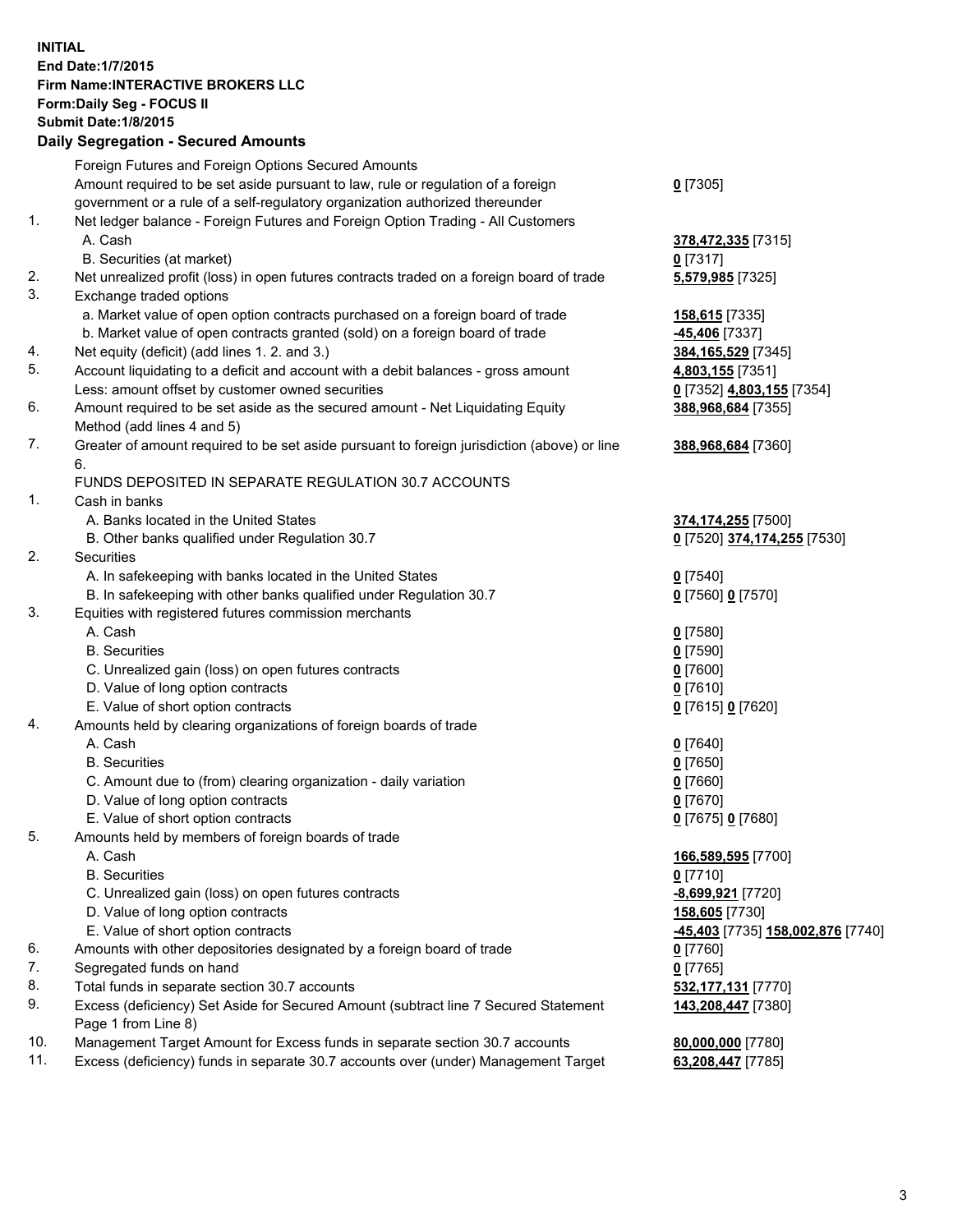**INITIAL End Date:1/7/2015 Firm Name:INTERACTIVE BROKERS LLC Form:Daily Seg - FOCUS II Submit Date:1/8/2015 Daily Segregation - Segregation Statement** SEGREGATION REQUIREMENTS(Section 4d(2) of the CEAct) 1. Net ledger balance A. Cash **2,295,581,606** [7010] B. Securities (at market) **0** [7020] 2. Net unrealized profit (loss) in open futures contracts traded on a contract market **59,025,997** [7030] 3. Exchange traded options A. Add market value of open option contracts purchased on a contract market **160,241,794** [7032] B. Deduct market value of open option contracts granted (sold) on a contract market **-223,497,159** [7033] 4. Net equity (deficit) (add lines 1, 2 and 3) **2,291,352,238** [7040] 5. Accounts liquidating to a deficit and accounts with debit balances - gross amount **4,900,161** [7045] Less: amount offset by customer securities **0** [7047] **4,900,161** [7050] 6. Amount required to be segregated (add lines 4 and 5) **2,296,252,399** [7060] FUNDS IN SEGREGATED ACCOUNTS 7. Deposited in segregated funds bank accounts A. Cash **402,534,429** [7070] B. Securities representing investments of customers' funds (at market) **1,136,127,777** [7080] C. Securities held for particular customers or option customers in lieu of cash (at market) **0** [7090] 8. Margins on deposit with derivatives clearing organizations of contract markets A. Cash **14,243,795** [7100] B. Securities representing investments of customers' funds (at market) **90,897,822** [7110] C. Securities held for particular customers or option customers in lieu of cash (at market) **0** [7120] 9. Net settlement from (to) derivatives clearing organizations of contract markets **1,164,823** [7130] 10. Exchange traded options A. Value of open long option contracts **1,562,251** [7132] B. Value of open short option contracts **-12,183,706** [7133] 11. Net equities with other FCMs A. Net liquidating equity **-43,131,118** [7140] B. Securities representing investments of customers' funds (at market) **914,990,751** [7160] C. Securities held for particular customers or option customers in lieu of cash (at market) **0** [7170] 12. Segregated funds on hand **0** [7150] 13. Total amount in segregation (add lines 7 through 12) **2,506,206,824** [7180] 14. Excess (deficiency) funds in segregation (subtract line 6 from line 13) **209,954,425** [7190] 15. Management Target Amount for Excess funds in segregation **155,000,000** [7194]

16. Excess (deficiency) funds in segregation over (under) Management Target Amount Excess

**54,954,425** [7198]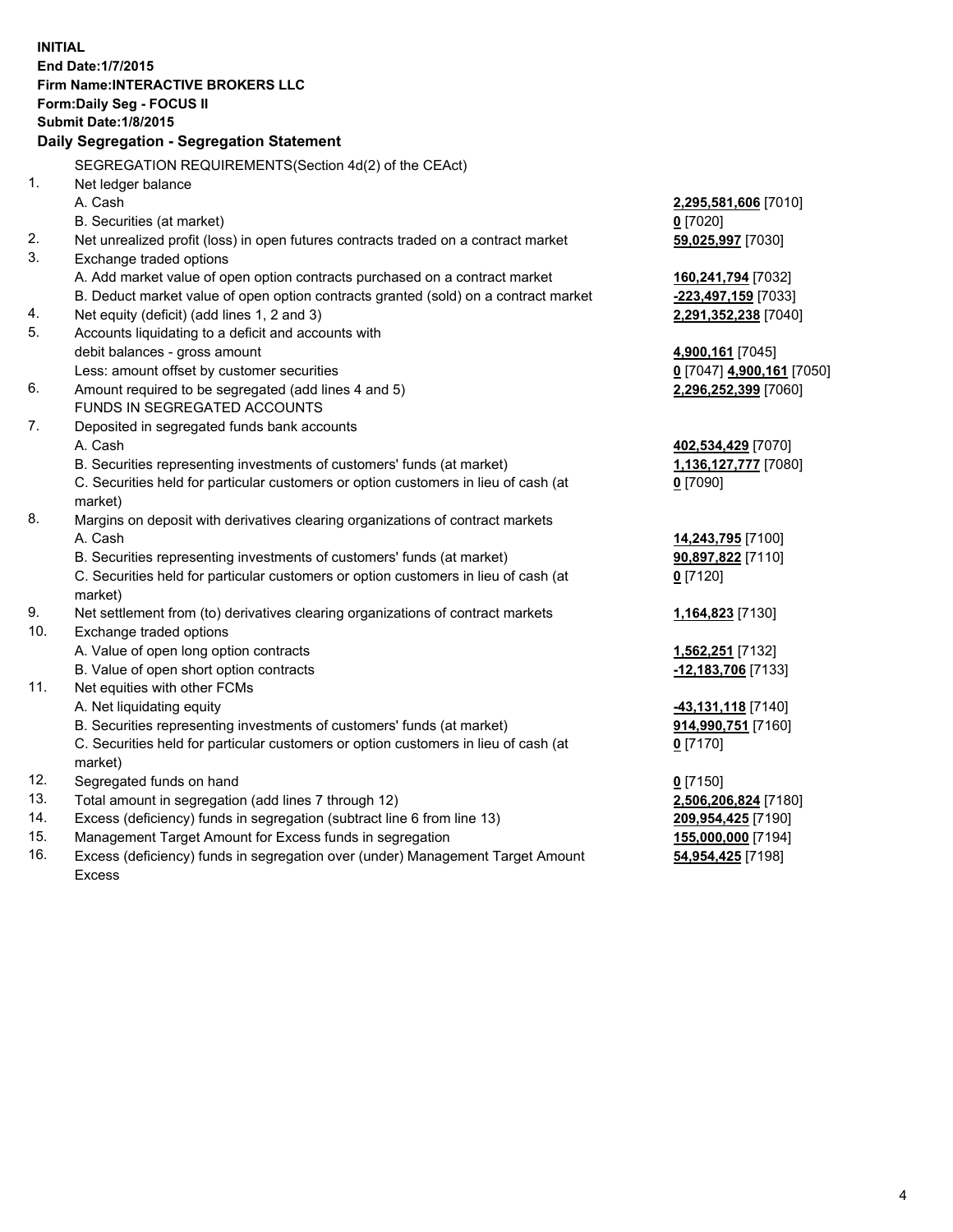## **INITIAL End Date:1/7/2015 Firm Name:INTERACTIVE BROKERS LLC Form:Daily Seg - FOCUS II Submit Date:1/8/2015 Daily Segregation - Supplemental**

| $\overline{\phantom{a}}$     | Total gross margin deficiencies - Segregated Funds Origin                              | 869,511 [9100] |
|------------------------------|----------------------------------------------------------------------------------------|----------------|
| $\blacksquare$               | Total gross margin deficiencies - Secured Funds Origin                                 | 160,765 [9101] |
| $\blacksquare$               | Total gross margin deficiencies - Cleared Swaps Customer Collateral Funds Origin       | $0$ [9102]     |
| $\blacksquare$               | Total gross margin deficiencies - Noncustomer and Proprietary Accounts Origin          | $0$ [9103]     |
| $\blacksquare$               | Total number of accounts contributing to total gross margin deficiencies - Segregated  | 8 [9104]       |
|                              | Funds Origin                                                                           |                |
| $\blacksquare$               | Total number of accounts contributing to total gross margin deficiencies - Secured     | $3$ [9105]     |
|                              | Funds Origin                                                                           |                |
| $\overline{\phantom{a}}$     | Total number of accounts contributing to the total gross margin deficiencies - Cleared | $0$ [9106]     |
|                              | Swaps Customer Collateral Funds Origin                                                 |                |
| $\overline{\phantom{a}}$     | Total number of accounts contributing to the total gross margin deficiencies -         | $0$ [9107]     |
|                              | Noncustomer and Proprietary Accounts Origin                                            |                |
| $\qquad \qquad \blacksquare$ | Upload a copy of the firm's daily margin report the FCM uses to issue margin calls     |                |
|                              | which corresponds with the reporting date.                                             |                |

01.07.2015 Commodity Margin Deficiency Report.xls